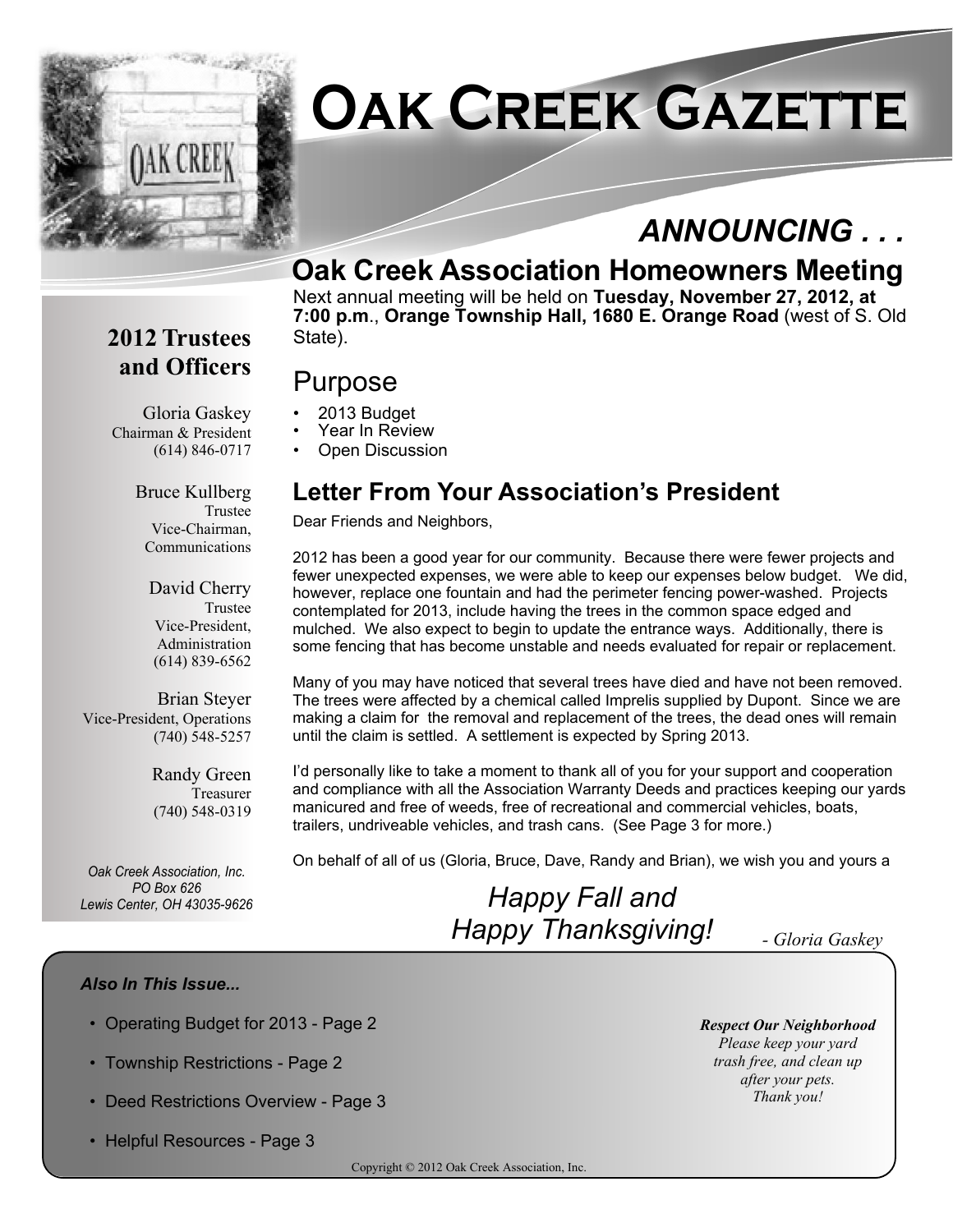## **Treasurer's Report**

Based on expenses, the Annual Assessment for calendar year 2013 will remain at \$150 per lot. Invoices will be mailed by January and are due upon receipt. If payment is not received timely, an interest rate of 1% per month (12% per annum) will be charged.

Payment can be made by check, cash, money order or via the Internet through Paypal, which is accessible via our website @ www.oakcreekassociation.com.

As you know, by virtue of owning property in Oak Creek, you are automatically a member of the Oak Creek Association. Association dues, like real estate taxes, are assessed on and directly tied only to the property and subject to similar collection processes. In other words when you purchase a home, it comes with dues and taxes. Payment of dues is not contingent on any other factor. Please pay your 2013 dues upon receipt of your invoice. Please contact your trustees or treasurer if you have any questions or concerns. Thank you.

#### 2013 Budget YTD \$56,970 29,728 6,918 6,254 5,660 4,410 4,000 56,070 (\$0) REVENUES: Dues & Other **EXPENSES**  Landscaping Retention Areas Administrative - (legal, insurance, supplies, postage, etc.) Tree Care **Utilities**  General Maintenance Total Expenses **NET** Oak Creek Association Operating Budget 2013

Please access our web site for a complete line by line overview of the budget.

#### **Deed Restriction Violations Continue to be an Issue in our Neighborhood**

As reported in our last newsletter, we had seen an increase in Deed Restriction violations. Your association has filed several law suits against violators who ignored our requests, and as a result of our filings, we've been able to resolve the problems. Since most of us take pride in our homes, neighborhood, and community, we want to keep our homes and yards and homes appealing to our neighbors – not an eyesore and distraction. As outlined on this page and page 3, violations are addressed, and if not resolved in a timely manner, action is taken! If you have any questions or concerns, please be sure to attend our annual meetings, or see additional information on our web site.

#### **Township Violations:**

- ß **Trash Collection:** Please let your new neighbors know that Orange Township requires we use Rumpke to collect refuse. Every resident must contact Rumpke like they do AEP, etc., to contract with them. There is a fee for trashpick up. The township will allow a resident to opt out only if they can prove they have a **legal** way of disposing of trash. Example, a resident owns a business and pays for a dumpster and collection, and takes their trash to work. They have to supply receipts and contracts, etc. If a resident puts his trash in another's yard for pickup or puts trash in someone else's receptacle, CALL RUMPKE at 1-800-828-8171 and ask for JACK. Rumpke has to initiate the complaint to Orange Township for the Township to take action.
- ß **Multiple Families:** We are single-family dwelling community. This does not mean that our children or parents don't live with us. But it does mean that several families cannot reside in a house that is not built to accommodate them. If you have a concern, **write** the Zoning Department, Orange Township, 1680 E. Orange Road, Lewis Center, OH 43035.\*
- Parking: If residents are parking in areas marked as "no parking this side of street", please contact the Sheriff. If residents are parking in their driveways so as to block the sidewalk, again, contact the Sheriff.
- ß **Business out of the Home:** If a resident is conducting a business out of their home and create problems to surrounding residents, although it is a deed violation, it is also a Township violation. Notify us, but also **write** Zoning Department, Orange Township, 1680 E. Orange Road, Lewis Center, OH 43035. \*

\*The Township has an attorney, Mike McCarthy. Using the Township's attorney limits our legal expenses and the Township has a "Bigger Hammer." However, we are not afraid to take legal action against a resident on behalf of the Association. On all issues, we want to be prudent with spending our funds. We try to write letters, call, and visit first. We will work with a resident so long as they work with us.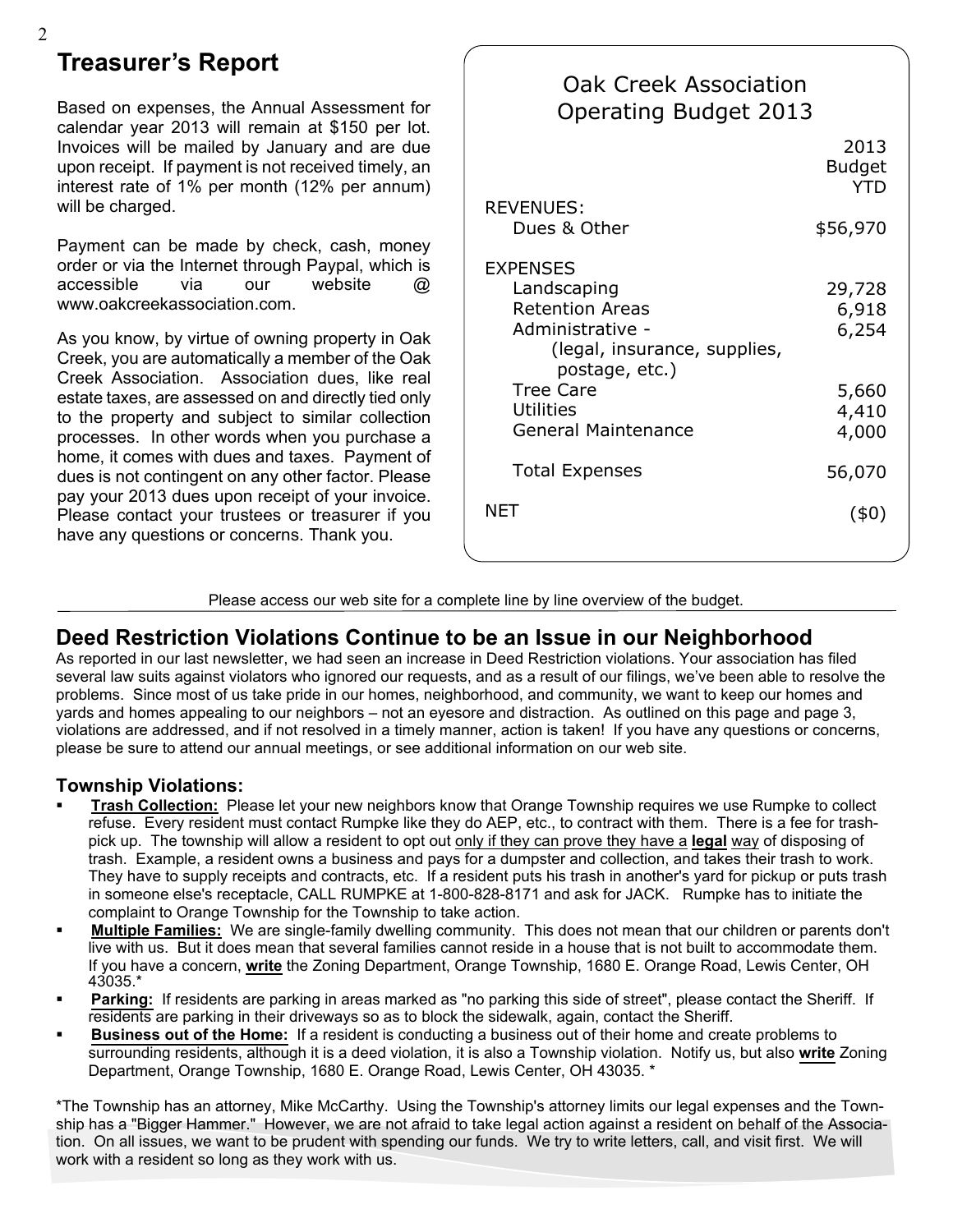# DEED RESTRICTIONS OVERVIEW

If you do not have a copy of your deed restrictions, you can access them from our web site at www.oakcreekassociation.com. It is very important to review the deed restrictions before building, planting, fencing, etc. In addition to the deed restrictions, Orange Township has additional restrictions that should be checked for your own protection (call 740-548-5430 x 124). If you have any questions, the trustees will gladly

address or assist with your concerns. We do require that any complaints regarding deed restrictions violations (1) provide the nature of the violation, (2) provide the property address, and (3) be put in writing and mailed or emailed to us. If you wish to receive a response from us, include your name, address, and phone number so we can contact you in a formal manner. Below are Do's and Don'ts:

#### **QUICK GUIDE TO WHAT WE MUST DO AND WHAT WE CANNOT DO**

- Cut your grass and clean up clippings afterwards.
- **Treat your lawn for feeds** (crabgrass, dandelions, clover, etc.).
- Maintain planting beds. No beds overgrown with weeds and no planting allowed to grow out of control.
- **NO campers, trailers, boats, RV, or commercial vehicles in the driveway or on the street more than 24 hours in a month.**
- No undrivable vehicle can be in front of premises for more than 7 days.
- No outdoor clothes drying.
- No trash receptable in view of public from street or abutting properties. Trash is not to be put out prior to the evening before - this would be Thursday (except holidays, then Friday), and after 6:00 p.m. For pick up next day. Trash is NOT to be put on the side walks. It is also recommended that if a storm or high winds are pending, do not put trash out until the storm passes, keeping your trash from blowing all over the neighborhood. Promptly remove empty trash receptacles from sight along with any remaining items.
- No street trees. Trees cannot be planted between the sidewalk and the street.
- No sheds or storage structures.
- Fencing must meet your specified deed restriction. It must be maintained.
- No trade, business or commercial activity shall be conducted on any lot, nor shall anything be done which may become an annoyance or nuisance to any of the owners of any lot in the subdivision.
- No painting, repairs, or structures, etc., are allowed which may be viewed as an eyesore to any of the owners of any lot in the subdivision. (This is the reason the builders had restrictions on all buyers as to the colors they were allowed to choose for siding, shutters, doors and roofs.

Please access our website @ www.oakcreekassociation.com to review a complete copy of your deed restrictions.

#### **Resources**

• Ohio's Foreclosure Prevention Effort - Information on resources and assistance available to renters and homeowners facing foreclosure created by the State of Ohio. www.savethedream.ohio.gov

• Senior Citizens Inc. of Delaware County - To provide motivating activities to help active older adults remain a vital part of Delaware County through education, recreation, socialization, exercise, and wellness. www.delawareseniorcenter.org • Wondering what outdoor activities are scheduled for parks in Delaware County this fall and winter? How do you report a pot hole? Where do you file permits or licenses? For this and more, access www.delawareohio.net.

**Our Association Web Site** *-* Keeping in touch with your **Oak Creek Homeowners' Association** and up-to-date on neighborhood happenings just a click away on your computer. Access new features such as local news, current real estate listing and statistics for our neighborhood, previous newsletters and minutes from meetings, legal documents, file a complaint, plus much more! Many of the Internet links found in this newsletter are available on our web site. All this and more is available 24 hours a day, 7 days a week at www.oakcreekassociation.com.